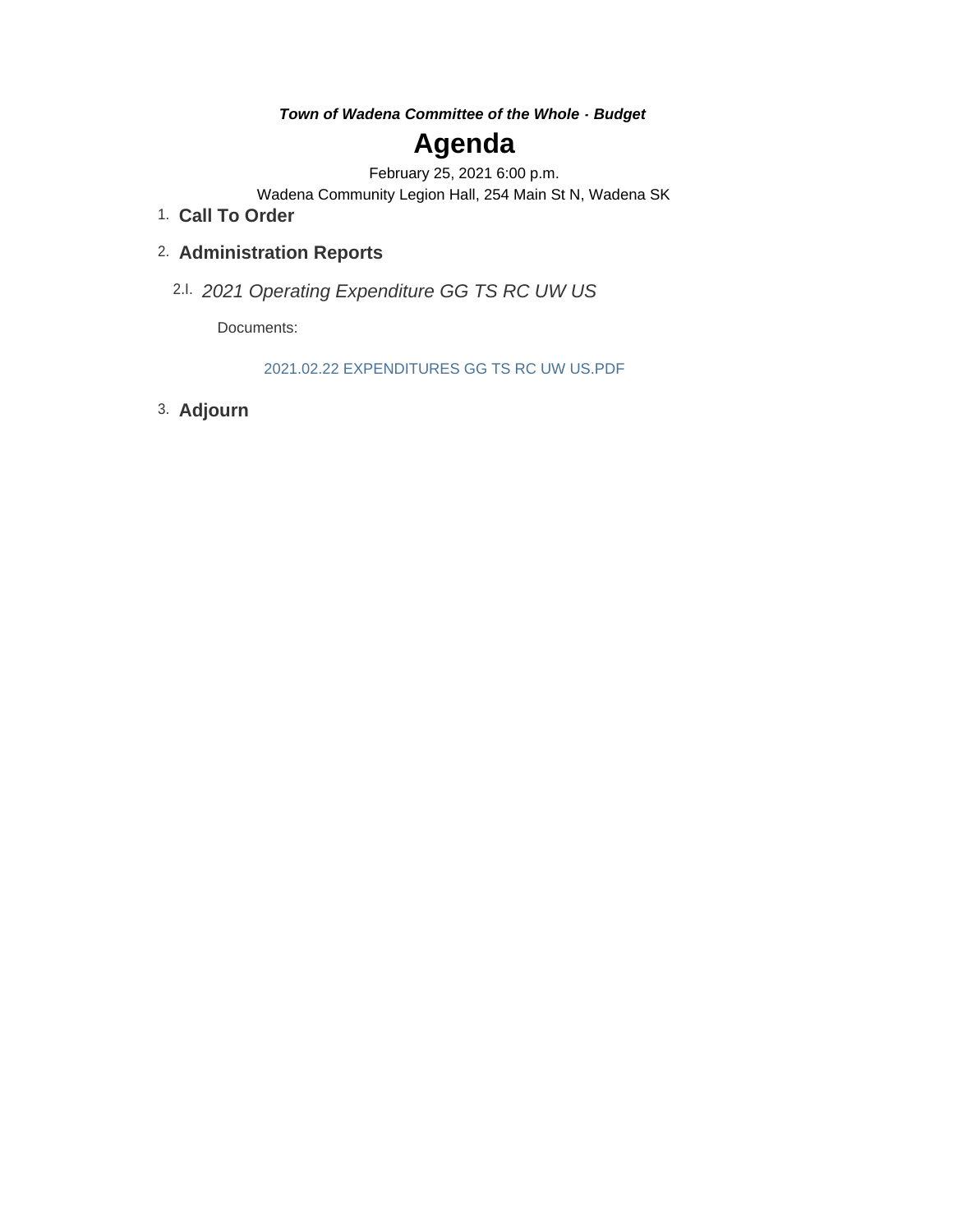

| RF:   | Expenditure (GG, TS, HW, RC, UW, US)                                                     |
|-------|------------------------------------------------------------------------------------------|
| DATE: | February 19, 2021                                                                        |
| FROM: | Jennifer Taylor, Chief Administrative Officer<br>Lovely Jane Magnaye, Manager of Finance |
| TO:   | Committee of the Whole                                                                   |

# **ISSUE:**

Administration has prepared the expenditures for General Government, Transportation Services, Health and Welfare, Recreation and Culture, Utility Water and Sewer, for review of the Committee of the Whole.

# **ALTERNATIVES:**

- 1. Committee of the Whole can provide feedback on proposed expenditures.
- 2. Committee of the Whole can accept the proposal as presented.

# **FINANCIAL IMPLICATIONS:**

There are no financial implications.

#### **ANALYSIS:**

Wages, Salaries and Benefits have not been changed since last year. Administration is waiting for Council's direction before updating the model.

#### General Government GG

This service area increased by approximately \$115,000. One of the most notable changes is an asset management project for \$45,000. Most of this project will be covered by grant funding from FCM and the approximate cost to the Town will end up being \$10,000. Another increase from the previous year is the insurance appraisal already approved by Council and in progress for \$10,000. There is a significant increase to Professional Fees for the payment of HMC invoice 1 of 2 for project 2 of approximately \$32,000. Grants, Donations and Contributions include the municipal non-profit taxation grant, and the municipal grant and requests are already \$22,000 greater than the previous year. The Municipal Grant application is open until February 28, 2021 and a separate report regarding grants and contributions will be presented in the next budget meeting.

#### Transportation Services TS

This service area increased by approximately \$68,000. Some notable changes from last year include tool cat repair costs of \$12,000, dust control program for \$25,000, safety equipment for \$8,000, and utility increases of \$6,000.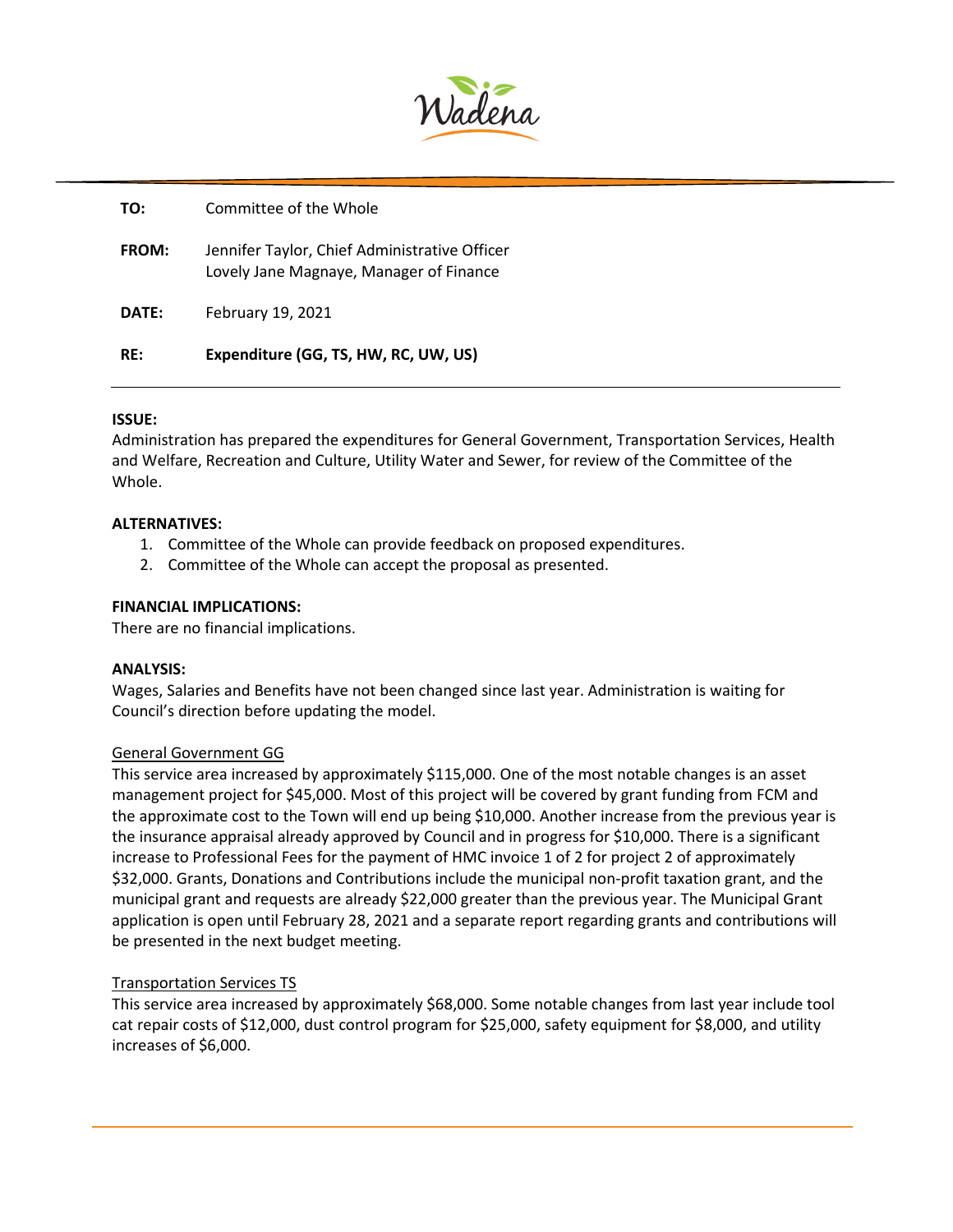

# Public Health and Welfare Services HW

This area is unchanged from 2020 and an update will be provided upon receipt of the response from the Cemetery Committee on their budget.

# Recreation and Culture RC

There is an increase to this budget area of approximately \$53,000. The biggest change is budgeting for the Rec Centre loan interest of \$34,000. This was budgeted last year, but in a different way and changes have been made at the auditor's direction. In addition, the tree budget has been increased substantially at \$25,000 to begin removing some of the trees recommended for removal.

# Utilities – Water and Sewer UW US

Water expenditures are budgeted to increase by \$61,000, while sewer expenditure are budgeted to decrease by \$36,000. The decrease is due to the elimination of costs now that the lift station flood from Dec 2019 repairs are complete, except for upgrading/replacing the master control centre that was budgeted for in capital. There are significant increases to the water treatment plant repair of \$10,000 and to the fire hydrant budget of \$30,000 to get all hydrants back in working order.

# **ADMINISTRATIVE RECOMMENDATION(S):**

Administration would like feedback from the committee on the proposed expenditures for GG, TS, RC, US and UW, as well as wages, salaries and benefits.

# **ATTACHMENTS:**

2021 Expenditures – General Government DRAFT 2021 Expenditures – Transportation DRAFT 2021 Expenditures – Recreation and Cultures DRAFT 2021 Expenditures – Utilities DRAFT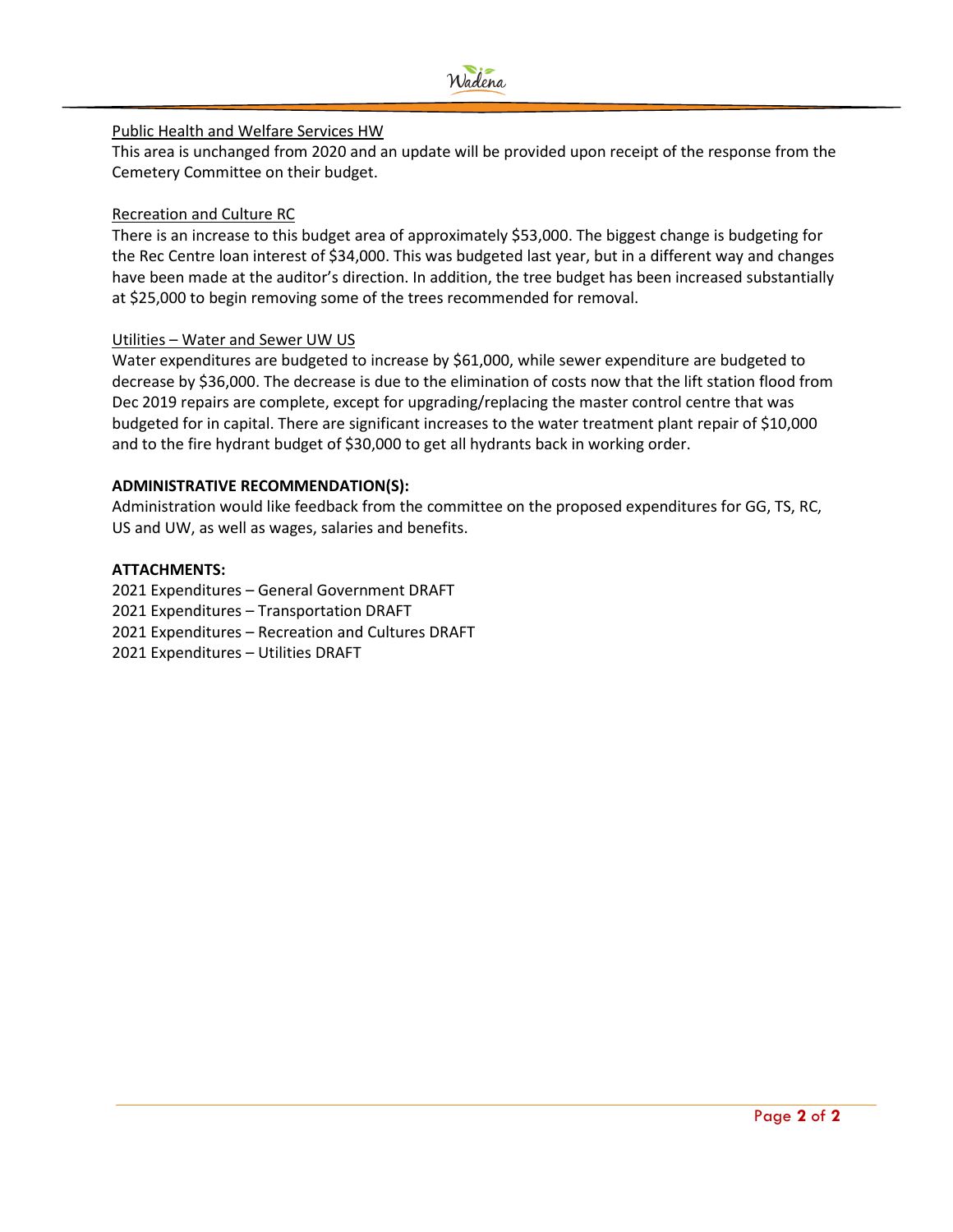| <b>Account Number</b>                                         | <b>Account Name</b>                     |     | <b>Total Budget</b>      |     | <b>PY Actual</b>         |     | <b>PY Budget</b> |      | <b>Increase</b><br>(Decrease) in<br><b>Budget</b> |
|---------------------------------------------------------------|-----------------------------------------|-----|--------------------------|-----|--------------------------|-----|------------------|------|---------------------------------------------------|
| <b>GENERAL GOVERNMENT</b><br><b>GG EXPENSE DETAIL SUMMARY</b> |                                         | \$. | 592,053.75               | \$  | 407,728.84               | -\$ | 457,120.00 \$    |      | 134,933.75                                        |
| <b>GG - COUNCIL WAGES &amp; BENEFITS</b>                      |                                         | \$  | 45,421.28                | \$  | 31,642.17                | \$  | 39,090.00        |      | \$6,331.28                                        |
| 510-110-110                                                   | <b>GG Council Remuneration</b>          | \$  | 39,475.00                | \$  | 28,017.55                | \$  | 33,605.00        | - \$ | 39,475.00                                         |
| 510-120-110                                                   | <b>GG Council Benefits</b>              | \$  | 2,946.28                 | \$  | 1,121.01                 | \$  | 2,485.00         | \$   | 461.28                                            |
| 510-210-150                                                   | <b>GG Council Per Diem</b>              | \$  | 3,000.00                 | \$  | 2,503.61                 | \$  | 3,000.00         | \$   | $\overline{\phantom{a}}$                          |
| <b>GG - ADMINISTRATION SALARIES</b>                           |                                         | \$. | 167,199.16               | \$  | 151,485.38               | \$  | 156,985.00       |      | \$10,214.16                                       |
| 510-110-230                                                   | <b>GG Salaries</b>                      | \$  | 167,199.16               | \$  | 64,734.33 \$             |     | 67,650.00        |      | \$99,549.16                                       |
| <b>GG ADMINISTRATION BENEFITS</b>                             |                                         | \$  | 45,413.31                | \$  | 26,211.54                | \$  | 42,475.00        |      | \$2,938.31                                        |
| 510-130-230                                                   | <b>GG Benefits</b>                      | \$  | 33,983.15                | \$  | 15,189.48                | \$  | 11,735.00        | \$   | 22,248.15                                         |
| 510-130-234                                                   | GG Benefits - Workers' Compensation Brd | \$  | 11,430.16                | \$  | 11,022.06                | \$  | 11,200.00        | \$   | 230.16                                            |
| <b>GG - PROF/CONTRACT SERVICES</b>                            |                                         | \$  | 256,320.00               | \$  | 159,600.13               | \$  | 172,420.00       |      | \$83,900.00                                       |
| 510-200-110                                                   | GG Legal, Negotiating                   | \$  | 10,000.00                | \$  | 10,694.26                | \$  | 11.000.00 -S     |      | 1,000.00                                          |
| 510-200-130                                                   | <b>GG Audit, Accounting</b>             | \$  | 13,000.00                | \$  | 12,121.75                | \$  | 11,500.00        | \$   | 1,500.00                                          |
| 510-200-150                                                   | <b>GG Assessment - SAMA</b>             | \$  | 20,000.00                | \$  | 19,545.45                | \$  | 19,500.00        | \$   | 500.00                                            |
| 510-200-170                                                   | <b>GG Advertising</b>                   | \$  | 5,700.00                 | \$  | 4,911.85                 | \$  | 6,500.00         | -\$  | 800.00                                            |
| 510-200-201                                                   | GG Refunds - Courses/Registration       | \$  |                          | \$  |                          | \$  |                  | \$   |                                                   |
| 510-200-202                                                   | GG Refunds - Permits/Fees               | \$  |                          | \$  | 50.00                    | \$  | $500.00 - $$     |      | 500.00                                            |
| 510-210-170                                                   | <b>GG Staff Travel, Training</b>        | \$  | 5,000.00                 | \$  | 4,494.37                 | \$  | 6,000.00         | -\$  | 1.000.00                                          |
| 510-220-100                                                   | <b>GG Office Caretaking</b>             | \$  | 6,600.00                 | \$  | 6,600.00                 | \$  | 6,600.00         | \$   |                                                   |
| 510-230-100                                                   | <b>GG Insurance</b>                     | \$  | 28,400.00                | \$  | 17,493.90                | \$  | 20,000.00        | \$   | 8,400.00                                          |
| 510-240-100                                                   | GG Memberships, Subscription            | \$  | 3,700.00                 | \$  | 3,358.41                 | \$  | 3,500.00         | \$   | 200.00                                            |
| 510-260-100                                                   | <b>GG Tax Enforcement</b>               | \$  | 1,500.00                 | \$  | 277.44                   | \$  | 1,500.00         | \$   |                                                   |
| 510-260-105                                                   | <b>GG Bylaw Enforcement</b>             | \$  | 7,000.00                 | \$  | 5,180.32                 | \$  | 6,400.00         | \$   | 600.00                                            |
| 510-260-150                                                   | <b>GG Elections</b>                     | \$  | 2,000.00                 | \$  | 3,856.39                 | \$  | 5,000.00         | -\$  | 3,000.00                                          |
| 510-270-050                                                   | <b>GG Asset Management</b>              | \$  | 45,000.00                | \$  |                          | \$  |                  | \$   | 45,000.00                                         |
| 510-270-100                                                   | <b>GG Office Data Processing</b>        | \$  | 12,000.00                | \$  | 12,810.96                | \$  | 14,000.00        | -\$  | 2,000.00                                          |
| 510-270-150                                                   | <b>GG Office Building Maintenance</b>   | \$  | 5,700.00                 | \$  | 3,565.66                 | \$  | 3,500.00         | \$   | 2,200.00                                          |
| 510-280-135                                                   | <b>GG Courtesy</b>                      | \$  | 4,600.00                 | \$  | 1,198.66                 | \$  | 2,900.00         | \$   | 1,700.00                                          |
| 510-280-140                                                   | <b>GG Equipment</b>                     | \$  | 13,400.00                | \$  | 16,000.26                | \$  | $15,000.00 - $$  |      | 1,600.00                                          |
| 510-280-160                                                   | <b>GG Board of Revision</b>             | \$  | 1,500.00                 | \$  | 223.54                   | \$  | 1,000.00         | \$   | 500.00                                            |
| 510-280-180                                                   | GG Professional Fees, Penalties         | \$  | 60,400.00                | \$  | 27,376.43                | \$  | 30,000.00        | \$   | 30,400.00                                         |
| 510-290-100                                                   | <b>GG Bank Charges</b>                  | \$  | 10,800.00                | \$  | 9,840.31                 | \$  | 8,000.00         | \$   | 2,800.00                                          |
| 510-290-101                                                   | GG Cash Over/Short/Penny Round          | \$  | 20.00                    | \$  | 0.17                     | \$  | 20.00            | \$   |                                                   |
| 510-290-200                                                   | DO NOT USE GG Wadena Bucks Issued       | \$  |                          | \$  | $\overline{\phantom{a}}$ | \$  |                  | \$   |                                                   |
| <b>GG - UTILITIES</b>                                         |                                         | \$  | 18,300.00                | -\$ | 15,935.90 \$             |     | 17,500.00        |      | \$800.00                                          |
| 510-300-110                                                   | GG Heat, Power, Phone                   | Ś   | 18,300.00                | \$  | 15,935.90 \$             |     | 17,500.00        | \$   | 800.00                                            |
| GG- MAINTENANCE MATERIALS AND SUPPLIES                        |                                         | \$  | 21,100.00                | \$  | 10,921.43                | \$  | 12,650.00        |      | \$8,450.00                                        |
| 510-410-140                                                   | <b>GG Office Supplies</b>               | \$  | 13,800.00                | \$  | 6,715.58                 | \$  | 8,500.00         | \$   | 5,300.00                                          |
| 510-410-141                                                   | GG Postage & Freight                    | \$  | 4,500.00                 | \$  | 4,050.85                 | \$  | 4,000.00         | \$   | 500.00                                            |
| 510-480-100                                                   | GG Long-Service, Retirement             | \$  | 2,300.00                 | \$  | 80.00                    | \$  | 50.00            | \$   | 2,250.00                                          |
| 510-490-155                                                   | GG Refund - Appeal Fee                  | \$  | 500.00                   | \$  | 75.00                    | \$  | 100.00           | \$   | 400.00                                            |
| <b>GG -GRANTS AND CONTRIBUTIONS</b>                           |                                         | \$  | 38,300.00                | \$  | 11,932.29                | \$  | 16,000.00        |      | \$22,300.00                                       |
| 510-500-110                                                   | GG Grts, Dnts, Contributions            | Ś   | 38,300.00                | \$  | 11,932.29                | \$  | 16,000.00        | \$   | 22,300.00                                         |
| <b>GG - CAPITAL &amp; AMORTIZATION</b>                        |                                         | \$  | $\overline{a}$           | \$  |                          | \$  |                  |      | \$0.00                                            |
| 510-600-140                                                   | <b>GG Capital Office Equipment</b>      | \$  |                          | \$  |                          | \$  |                  | \$   |                                                   |
| <b>GG - INTEREST ON LONG TERM DEBT</b>                        |                                         | \$  | $\overline{\phantom{a}}$ | \$  | $\blacksquare$           | \$  | $\blacksquare$   |      | \$0.00                                            |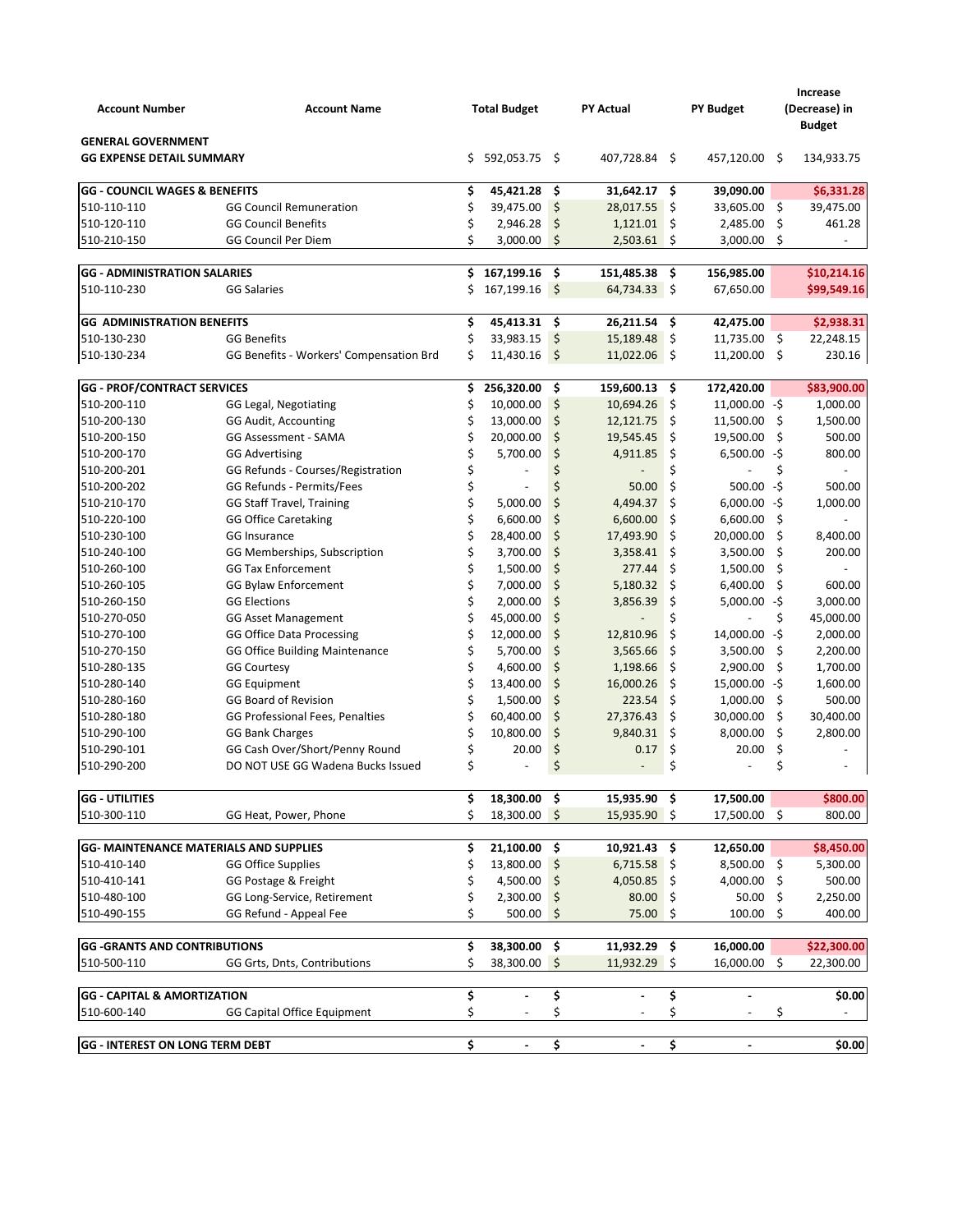| <b>Account Number</b>                         | <b>Account Name</b>              | <b>Total Budget</b> |         | <b>PY Actual</b> | <b>PY Budget</b>   |     | <b>Increase</b><br>(Decrease) in<br><b>Budget</b> |
|-----------------------------------------------|----------------------------------|---------------------|---------|------------------|--------------------|-----|---------------------------------------------------|
| <b>TRANSPORTATION SERVICES DETAIL SUMMARY</b> |                                  |                     |         |                  |                    |     |                                                   |
| <b>TS-WAGES AND BENEFITS</b>                  |                                  | \$141,992.07        |         | \$130,894.22     | \$133,480.00       | \$  | 8,512.07                                          |
| 530-110-120                                   | <b>TS Salaries</b>               | \$119,926.66        |         | \$106,724.07     | \$112,420.00       | \$  | 7,506.66                                          |
| 530-120-120                                   | <b>TS Benefits</b>               | \$22,065.41         |         | \$24,170.15      | \$21,060.00        | \$  | 1,005.41                                          |
| <b>TS - PROF/CONTRACT SERVICES</b>            |                                  | \$119,700.00        | \$      | 81,138.81        | \$<br>88,600.00    |     | \$31,100.00                                       |
| 530-210-110                                   | <b>TS Pavement Repair</b>        | \$<br>24,000.00     | \$      | 23,474.22        | \$<br>24,000.00    | \$  |                                                   |
| 530-210-120                                   | TS Property, Street Mnt.         | \$<br>4,500.00      | \$      | 715.33           | \$<br>3,000.00     | \$  | 1,500.00                                          |
| 530-210-145                                   | TS Snow Removal Contracted       | \$<br>20,000.00     | \$      | 18,722.51        | \$<br>20,000.00    | \$  |                                                   |
| 530-210-150                                   | <b>TS Flood Control</b>          | \$<br>4,500.00      | \$      | 292.50           | \$<br>2,000.00     | \$  | 2,500.00                                          |
| 530-240-100                                   | <b>TS Advertising</b>            | \$<br>400.00        | \$      | 366.93           | \$<br>400.00       | \$  |                                                   |
| 530-250-110                                   | TS Staff Travel, Training        | \$<br>500.00        | \$      | 225.00           | \$<br>500.00       | \$  |                                                   |
| 530-260-100                                   | TS Vehicle Insurance             | \$<br>19,300.00     | \$      | 17,291.60        | \$<br>15,500.00    | \$  | 3,800.00                                          |
| 530-260-101                                   | TS Airstrip - Ins., Mnt., Lights | \$<br>4,000.00      | $\zeta$ | 2,979.35         | \$<br>3,600.00     | \$  | 400.00                                            |
| 530-280-100                                   | TS Repair - Radio Equipment      | \$<br>500.00        | \$      | 234.04           | \$<br>500.00       | \$  |                                                   |
| 530-290-108                                   | TS Repair - Pressure Washer      | \$<br>1,100.00      | \$      | 115.37           | \$<br>1,000.00     | \$  | 100.00                                            |
| 530-290-111                                   | TS Repair - 14 - Grader          | \$<br>3,800.00      | \$      | 481.68           | \$<br>1,300.00     | \$  | 2,500.00                                          |
| 530-290-113                                   | TS Repair - Other                | \$                  | \$      | 180.74           | \$<br>$500.00 - $$ |     | 500.00                                            |
| 530-290-114                                   | TS Repair- Toolcat               | \$<br>14,700.00     | \$      | 7,046.09         | \$<br>3,000.00     | \$  | 11,700.00                                         |
| 530-290-115                                   | TS Repair - 26 - Sweeper         | \$<br>5,500.00      | \$      | 2,263.55         | \$<br>2,500.00     | \$  | 3,000.00                                          |
| 530-290-116                                   | TS Repair - 27 - Loader          | \$<br>4,100.00      | Ŝ.      | 362.36           | \$<br>800.00       | \$  | 3,300.00                                          |
| 530-290-120                                   | TS Repair -30 - '00 IHC 3-ton    | \$<br>6,800.00      | \$      | 1,029.03         | \$<br>4,000.00     | \$  | 2,800.00                                          |
| 530-290-130                                   | TS Repair, Fleet Maintenance     | \$<br>6,000.00      | \$      | 5,358.51         | \$<br>6,000.00     | \$  |                                                   |
| <b>TS - UTILITIES</b>                         |                                  | \$<br>52,620.00     | \$      | 42,947.38        | \$<br>46,900.00    |     | \$5,720.00                                        |
| 530-300-110                                   | TS Heat, Power, Phone            | \$<br>12,720.00     | \$      | 7,171.57         | \$<br>7,000.00     | \$  | 5,720.00                                          |
| 530-310-100                                   | <b>TS Street Lights</b>          | \$<br>38,400.00     | \$      | 34,653.69        | \$<br>38,400.00    | \$  |                                                   |
| 530-320-100                                   | TS Decorative Lighting           | \$<br>1,500.00      | \$      | 1,122.12         | \$<br>1,500.00     | \$  |                                                   |
| <b>TS- MATERIALS AND SUPPLIES</b>             |                                  | \$121,650.00        | \$      | 77,205.83        | \$<br>90,650.00    |     | \$31,000.00                                       |
| 530-400-110                                   | TS Grounds, Bld. sup.            | \$<br>650.00        | \$      | 75.93            | \$<br>650.00       | \$  |                                                   |
| 530-400-150                                   | TS Materials, Supplies, Tools    | \$<br>11,000.00     | \$      | 5,360.55         | \$<br>5,000.00     | \$  | 6,000.00                                          |
| 530-410-120                                   | TS Workshop Supplies, Tools      | \$<br>5,400.00      | \$      | 2,290.02         | \$<br>2,500.00     | \$  | 2,900.00                                          |
| 530-410-140                                   | <b>TS Sidewalks</b>              | \$<br>5,000.00      | \$.     | 4,452.00         | \$<br>5,000.00     | \$  |                                                   |
| 530-410-150                                   | <b>TS Flood Control Supplies</b> | \$<br>500.00        | \$      | 33.92            | \$<br>500.00       | \$  |                                                   |
| 530-425-125                                   | TS Fuel, Oil                     | \$<br>30,000.00     | \$      | 25,105.03        | \$<br>35,000.00    | -\$ | 5,000.00                                          |
| 530-440-100                                   | <b>TS Gravel</b>                 | \$<br>18,000.00     | \$      | 12,111.61        | \$<br>18,000.00    | \$  |                                                   |
| 530-440-120                                   | TS Salt, Sand                    | \$<br>3,000.00      | \$      | 440.00           | \$<br>3,000.00     | \$  |                                                   |
| 530-450-100                                   | TS Culverts, Drainage            | \$<br>10,000.00     | \$      | 3,485.58         | \$<br>4,000.00     | \$  | 6,000.00                                          |
| 530-460-105                                   | TS Pavement, Asphalt             | \$<br>4,000.00      | \$      | 3,776.99         | \$<br>4,000.00     | \$  |                                                   |
| 530-460-110                                   | <b>TS Dust Control</b>           | \$<br>25,000.00     | \$      |                  | \$                 | \$  | 25,000.00                                         |
| 530-470-100                                   | <b>TS Traffic Lights</b>         | \$<br>3,600.00      | \$      | 12,816.40        | \$<br>8,000.00     | -\$ | 4,400.00                                          |
| 530-480-100                                   | TS Signs, Signals, Markers       | \$<br>5,500.00      | \$      | 7,257.80         | \$<br>5,000.00     | \$  | 500.00                                            |
|                                               |                                  |                     |         |                  |                    |     |                                                   |
| <b>TS- CAPITAL</b>                            |                                  | \$29,100.00         | \$      | $8,021.55$ \$    | 8,000.00           |     | \$21,100.00                                       |
| 530-600-140                                   | TS Capital - Equip, Vehicles     | \$<br>29,100.00     | \$      | 8,021.55         | \$<br>8,000.00     | \$  | 21,100.00                                         |
| 530-600-152                                   | TS Capital - Building Demolition | \$                  | \$      |                  | \$                 | \$  |                                                   |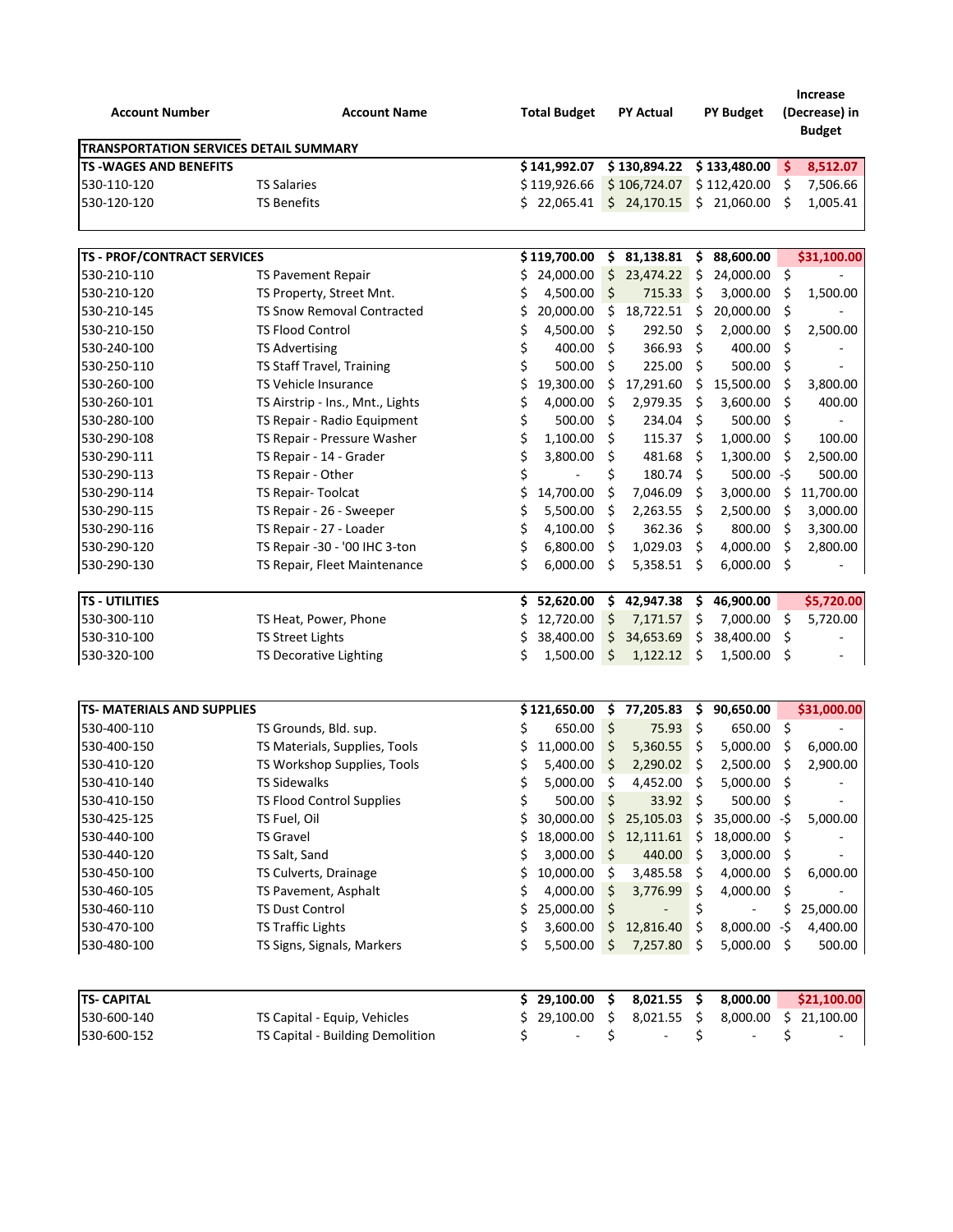| <b>Account Number</b><br>RECREATION, CULTURAL DETAIL SUMMARY | <b>Account Name</b>                     |    | <b>Total Budget</b> |      | <b>PY Actual</b>             |    | <b>PY Budget</b> |    | <b>Increase</b><br>(Decrease) in<br><b>Budget</b> |
|--------------------------------------------------------------|-----------------------------------------|----|---------------------|------|------------------------------|----|------------------|----|---------------------------------------------------|
| RECREATION, CULTURAL EXPENDITURES                            |                                         |    |                     |      |                              |    |                  |    |                                                   |
| <b>R&amp;C · WAGES &amp; BENEFITS</b>                        |                                         |    | \$471,763.10        |      | \$338,555.51                 |    | \$452,335.00     |    | \$19,428.10                                       |
| 570-110-110                                                  | <b>RC Salaries</b>                      |    | \$304,390.25        |      | \$31,931.79                  |    | \$46,665.00      |    | \$257,725.25                                      |
| 570-110-140                                                  | <b>RC Salaries - Pool</b>               | S. | 52.327.93           | Ŝ    |                              | Ś. | 51,000.00        | Ŝ. | 1,327.93                                          |
| 570-110-155                                                  | RC Salaries Museum - Labourer, Student  | Ś. | 37.175.62           | Ŝ.   | 11,429.99                    |    | \$35,965.00      | S  | 1,210.62                                          |
| 570-110-160                                                  | <b>RC Salaries Museum- Curator</b>      | S  | 12,901.14           | Ŝ    | 9,486.91                     | S. | 12,595.00        | -Ŝ | 306.14                                            |
| 570-110-180                                                  | RC Salaries - Playground Program        | Ś  | 8.440.70            | Ŝ    | 5.612.23                     | Ś. | $8,500.00 - $$   |    | 59.30                                             |
| 570-120-110                                                  | <b>RC</b> Benefits                      | S  | 52,603.07           | Ś.   | 18,040.93                    | Ś. | 11,610.00        | Ś. | 40,993.07                                         |
| 570-120-140                                                  | <b>RC Benefits - Pool</b>               | \$ | $1,937.42 \quad$ \$ |      | $\qquad \qquad \blacksquare$ | Ś. | 1,900.00         | S  | 37.42                                             |
| 570-120-155                                                  | RC Benefits - Museum - Seasonal/Student | S  | 1,200.46            | S    | 861.03                       | S. | 1,155.00         | S  | 45.46                                             |
| 570-120-160                                                  | RC Benefits - Museum- Curator           | \$ | 437.52 \$           |      | 732.07                       | Ŝ. | 425.00 \$        |    | 12.52                                             |
| 570-120-180                                                  | RC Benefits - Playground Program        | \$ | 349.00              | - \$ | 204.70 \$                    |    | $350.00 - $$     |    | 1.00                                              |
|                                                              |                                         |    |                     |      |                              |    |                  |    |                                                   |
| <b>R&amp;C ·PROF/CONTRACT SERVICES</b>                       |                                         |    | \$162,030.00        |      | \$100,350.71                 |    | \$141,175.00     | S. | 20,855.00                                         |
| 570-200-110                                                  | <b>RC Advertising</b>                   | Ś  | 1,500.00            | Ś    | 1,190.55                     | \$ | 800.00           | S  | 700.00                                            |

| 570-200-110 | <b>RC Advertising</b>                  | \$ | 1,500.00      | -Ş                  | 1,190.55                 | \$,                 | 800.00         | \$,                 | 700.00    |
|-------------|----------------------------------------|----|---------------|---------------------|--------------------------|---------------------|----------------|---------------------|-----------|
| 570-200-112 | RC Advertising - Pool                  | \$ | 500.00 \$     |                     | 108.80                   | -\$                 | 500.00         | -\$                 |           |
| 570-200-113 | RC Advertising - Rec. Centre           | \$ | 5,500.00      | \$                  | 5,481.48                 | \$                  | $9,000.00 - $$ |                     | 3,500.00  |
| 570-200-115 | <b>RC Advertising - Museum</b>         | \$ | 800.00        | - \$                | 356.36                   | - \$                | 800.00         | - \$                |           |
| 570-200-121 | RC Insurance - Hall                    | Ś  | 5,500.00      | \$                  | 4,996.90                 | $\zeta$             | 5,000.00       | $\mathsf{S}$        | 500.00    |
| 570-200-122 | RC Insurance - Campground              |    | 1,000.00      | Ŝ.                  | 878.96                   | \$                  | 900.00         | Ś.                  | 100.00    |
| 570-200-123 | RC Insurance - Pool                    |    | 2,200.00      | Ś                   |                          | Ś                   |                | \$                  | 2,200.00  |
| 570-200-124 | RC Insurance - Rec. Centre             |    | 1,100.00      | - \$                | 10,149.29                | \$                  | 10,200.00      | -\$                 | 9,100.00  |
| 570-200-125 | RC Insurance - Parks, Sports Grounds   | Ś  | 1,000.00      | \$                  | 1,394.76                 | \$                  | 900.00         | \$                  | 100.00    |
| 570-200-126 | RC Insurance - Museum                  | Ś  | 3,400.00      | \$                  | 3,052.76                 | \$                  | 3,100.00       | \$                  | 300.00    |
| 570-200-127 | RC Insurance - Curling Rink            | \$ | 5,700.00      | \$                  | $5,185.72$ \$            |                     | 5,200.00       | \$                  | 500.00    |
| 570-200-128 | RC Insurance - Library                 |    | 1,700.00      | \$                  | 1,554.09                 | \$                  | 1,600.00       | \$                  | 100.00    |
| 570-200-129 | RC Insurance - Fitness Centre          |    | 1,800.00      | - \$                | 1,577.24                 | \$                  | 1,600.00       | - \$                | 200.00    |
| 570-200-130 | RC Insurance - Vehicle & Equipment     | Ś  | 1,500.00      | - \$                | 1,004.09                 | Ŝ.                  | 2,000.00 -\$   |                     | 500.00    |
| 570-220-100 | RC Staff Travel, Training              | \$ | 8,500.00      | \$                  | 2,407.40                 | \$                  | 5,000.00       | $\ddot{\mathsf{S}}$ | 3,500.00  |
| 570-220-110 | RC Museum Travel, Training             | \$ | 1,000.00      | - \$                |                          | \$                  | 1,000.00       | \$                  |           |
| 570-240-100 | RC Memberships, Subscriptions          |    | 200.00        | $\ddot{\mathsf{s}}$ | 165.00                   | \$                  | 200.00         | \$                  |           |
| 570-240-110 | RC Memberships - Museum                | Ś  | 200.00        | \$                  | 180.00                   | Ś.                  | 200.00         | \$                  |           |
| 570-250-110 | <b>RC Recreation Programs, Clinics</b> | Ś  | 500.00        | Ś.                  |                          | \$                  | 500.00         | \$                  |           |
| 570-250-111 | <b>RC Pool Staff Training</b>          |    | 1,500.00      | \$                  |                          | \$                  | 1,500.00       | \$                  |           |
| 570-250-112 | <b>RC Refunds &amp; Discounts</b>      |    | 1,500.00      | Ś.                  | 2,176.00                 | \$                  | 1,000.00       | Ś.                  | 500.00    |
| 570-250-113 | RC Campground Refund                   | \$ |               | \$                  | 81.00                    | \$                  | $500.00 - $$   |                     | 500.00    |
| 570-250-125 | RC Museum - Office, Postage, Interest  | \$ | 2,000.00      | \$                  | 1,280.99                 | \$                  | 1,500.00       | \$                  | 500.00    |
| 570-250-126 | RC Museum - Supplies, Other            | Ś  | 500.00        | $\ddot{\mathsf{s}}$ | 410.71                   | - \$                | 500.00         | \$                  |           |
| 570-270-100 | RC Maintenance - Hall                  |    | 11,000.00     | \$                  | 1,392.19                 | \$                  | 11,000.00      | \$                  |           |
| 570-270-102 | RC Maintenance - Campground, Parks     |    | 2,000.00      | - \$                | 624.17                   | $\zeta$             | 2,000.00       | \$                  |           |
| 570-270-103 | <b>RC Maintenance - Pool</b>           |    | 15,000.00     | - \$                | 12,052.58                | - \$                | 15,000.00      | \$                  |           |
| 570-270-104 | RC Maintenance - Rec. Centre           |    | 20,300.00     | - \$                | 12,911.81                | - \$                | 15,000.00      | Ś                   | 5,300.00  |
| 570-270-105 | RC Maintenance - Zamboni               | Ś  | $2,000.00$ \$ |                     | 1,134.49                 | \$                  | 2,000.00       | \$                  |           |
| 570-270-106 | RC Maintenance - Ice Plant             |    | 11,500.00     | - \$                | 7,688.18                 | $\ddot{\mathsf{s}}$ | 11,500.00      | $\ddot{\varsigma}$  |           |
| 570-270-107 | RC Tree, Shrub Trimming                | Ś  | 26,300.00     | \$                  | 1,566.70                 | - \$                | 1,400.00       | \$                  | 24,900.00 |
| 570-270-108 | <b>RC Library Caretaking</b>           | Ś  | 1,680.00      | Ŝ.                  | 1,612.77 \$              |                     | 1,675.00       | S.                  | 5.00      |
| 570-270-109 | RC Maintenance - Library               |    | 500.00 \$     |                     | 579.76                   | - \$                | 1,000.00 -\$   |                     | 500.00    |
| 570-270-110 | <b>RC Maintenance - Sports Grounds</b> |    | 5,500.00      | - \$                | 286.63                   | - \$                | 5,500.00       | S,                  |           |
| 570-270-120 | RC Maintenance - Museum                | \$ | 1,500.00      | \$                  | 1,430.01                 | -\$                 | 1,500.00       | \$                  |           |
| 570-270-121 | RC Maintenance - Museum Septic Tank    | \$ | 500.00 \$     |                     | 221.90                   | - \$                | 500.00         | \$                  |           |
| 570-270-125 | RC Maintenance - Curling Rink          | \$ | 1,350.00      | $\ddot{\mathsf{s}}$ | $\overline{\phantom{a}}$ | \$                  | 1,000.00       | \$                  | 350.00    |
| 570-270-130 | RC Maintenance - Fitness Centre        | Ś  | 6,000.00      | \$                  | 2,424.01                 | Ŝ.                  | 6,000.00       | \$                  |           |
| 570-270-140 | RC Equipment Lease - Fitness Centre    | Ś  | 3,000.00      | - \$                | 7,625.80                 | S.                  | 7,800.00 -\$   |                     | 4,800.00  |
| 570-270-141 | RC Equipment Lease - Hall              |    | 1,800.00      | - \$                | 1,387.54                 | \$.                 | 1,800.00       | - \$                |           |
| 570-290-116 | <b>RC Repairs</b>                      | Ś  | 3,000.00      | - \$                | 3,780.07 \$              |                     | 3,000.00       | - \$                |           |
|             |                                        |    |               |                     |                          |                     |                |                     |           |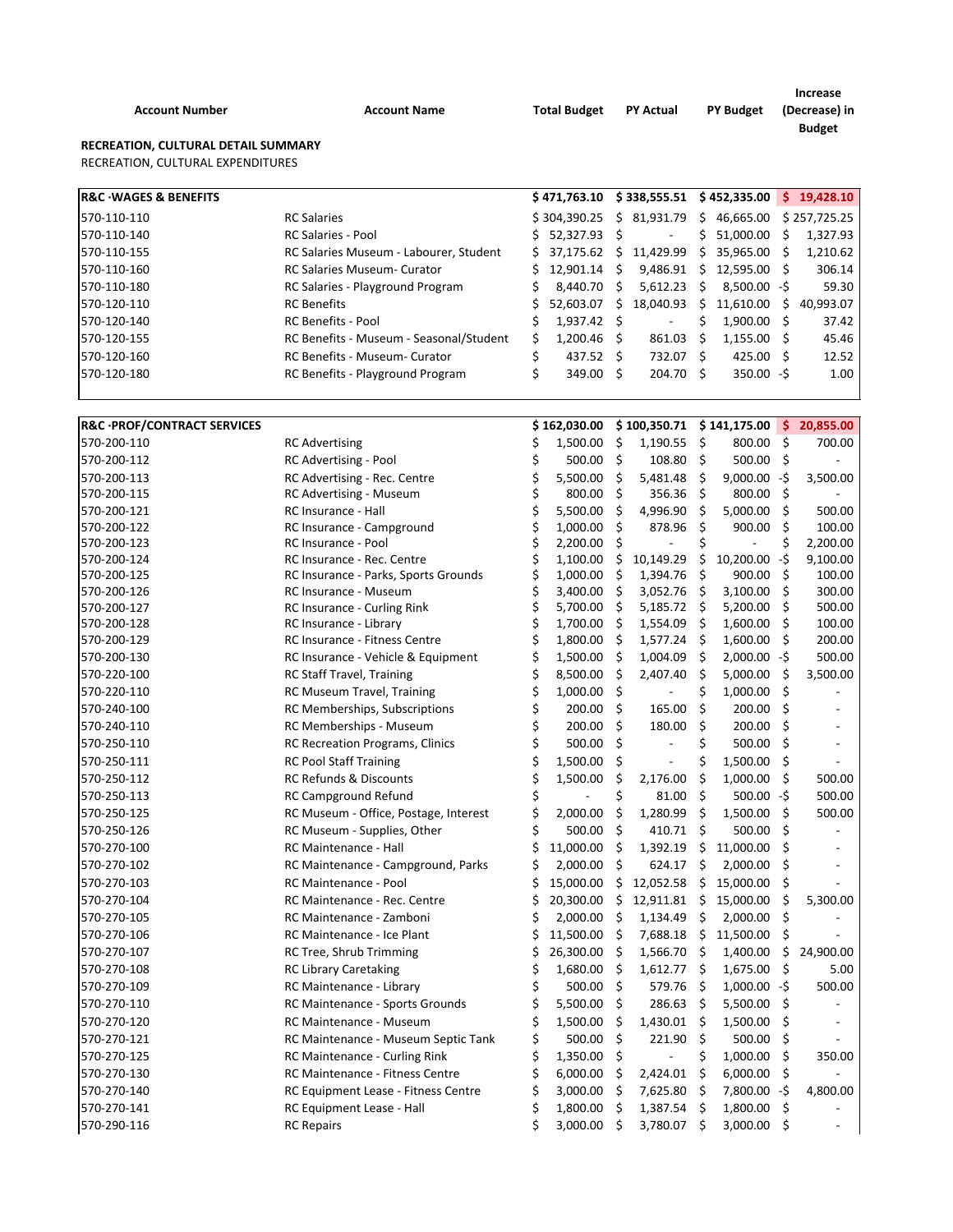| <b>R&amp;C · UTILITIES</b> |                                  |    | \$133,400.00  |     | \$96,173.00   |     | \$130,800.00  | S. | 2,600.00 |
|----------------------------|----------------------------------|----|---------------|-----|---------------|-----|---------------|----|----------|
| 570-300-110                | RC H, P, P - Rec. Centre         |    | \$36.500.00   | S.  | 29,528.37     | S.  | 36,500.00 \$  |    |          |
| 570-300-111                | <b>RC Power - Ice Plant</b>      |    | \$25.200.00   | S.  | 17,955.40     |     | \$25,000.00\$ |    | 200.00   |
| 570-300-130                | RC H, P, P - Pool                | S. | 14.000.00 \$  |     | 4,567.07      | S.  | 14.000.00 -S  |    | 0.00     |
| 570-300-140                | RC H, P, P- Library              |    | 4.000.00      | S.  | $3,597.96$ \$ |     | 4,000.00 \$   |    |          |
| 570-300-150                | RC H, P, P - Hall                |    | \$32,400.00   | S.  | 22,835.35     | Ŝ.  | 32,000.00 \$  |    | 400.00   |
| 570-300-160                | RC H, P, P- Museum               |    | 9.600.00      |     | 9,621.04      | S   | 8,700.00 \$   |    | 900.00   |
| 570-300-165                | RC H, P, P - Fitness Centre      |    | 6.700.00      | S   | 5.776.73      | S   | $6,500.00$ \$ |    | 200.00   |
| 570-300-170                | <b>RC Power - Sports Grounds</b> |    | $1,200.00$ \$ |     | $900.58$ \$   |     | $1,200.00$ \$ |    |          |
| 570-310-140                | RC Heat, Power - Campground      |    | 2.500.00      | - S | 1,060.46      |     | $2,500.00$ \$ |    |          |
| 570-330-100                | RC Cellphone                     |    | $1.300.00$ \$ |     | 330.04        | - S | 400.00        |    | 900.00   |
|                            |                                  |    |               |     |               |     |               |    |          |

| \$<br>950.00<br>950.00<br>- \$<br>570-410-100<br>RC Office Supplies, Postage<br>- \$<br>1,277.67<br>-\$<br>\$<br>Ś<br>4,150.00 \$<br>Ŝ.<br>570-410-102<br><b>RC Community Events &amp; Promotions</b><br>1,745.38<br>4,000.00<br>150.00<br>$\zeta$<br>$\ddot{\mathsf{s}}$<br>\$<br>570-410-110<br>RC Supplies - Pool<br>Ś<br>8,000.00<br>431.71<br>8,000.00<br>\$.<br>- \$<br>\$<br>570-420-110<br>RC Supplies - Rec. Centre<br>12,000.00<br>9,897.57<br>12,000.00<br>Ś<br>RC Supplies - Pool Chemical<br>\$<br>Ŝ.<br>570-420-130<br>Ś<br>6,000.00<br>1,245.53<br>6,000.00<br>\$<br>\$<br>570-420-132<br>RC Supplies - Pool Programs<br>\$<br>1,500.00<br>\$<br>1,500.00<br>\$<br>- \$<br>\$<br>570-420-140<br>RC Supplies - Rec Programs<br>\$<br>700.00<br>275.92<br>700.00<br>Ś<br>\$<br>\$<br>9,500.00 -\$<br>RC Supplies - Hall<br>9,000.00<br>570-420-150<br>3,659.25<br>500.00<br>Ś<br>Ś<br>Ś<br>\$<br>570-420-170<br>RC Supplies - Library<br>250.00<br>250.00<br>- \$<br>\$<br>\$<br>100.00<br>100.00<br>570-420-182<br>RC Museum - Signage<br>\$<br>Ŝ.<br>570-420-183<br>RC Museum - Fundraising, Souvenirs<br>Ś<br>4,000.00<br>1,172.84<br>Ŝ.<br>4,000.00<br>$\zeta$<br>\$<br>Ŝ.<br>570-420-184<br>RC Museum- Exhibits, Acquisitions<br>\$<br>1,500.00<br>924.67<br>1,000.00<br>500.00<br>$\ddot{\mathsf{s}}$<br>- \$<br>\$<br>570-420-187<br>RC Museum - Gardens<br>1,000.00<br>506.62<br>1,000.00<br>\$<br>Ś<br>\$<br>570-420-188<br>200.00<br>200.00<br><b>RC Museum - Farming</b><br>\$<br>\$<br>\$<br>\$<br>RC Museum- Vol. Appreciation<br>200.00<br>570-420-189<br>200.00 |
|---------------------------------------------------------------------------------------------------------------------------------------------------------------------------------------------------------------------------------------------------------------------------------------------------------------------------------------------------------------------------------------------------------------------------------------------------------------------------------------------------------------------------------------------------------------------------------------------------------------------------------------------------------------------------------------------------------------------------------------------------------------------------------------------------------------------------------------------------------------------------------------------------------------------------------------------------------------------------------------------------------------------------------------------------------------------------------------------------------------------------------------------------------------------------------------------------------------------------------------------------------------------------------------------------------------------------------------------------------------------------------------------------------------------------------------------------------------------------------------------------------------------------------------------------------------------------------------------|
|                                                                                                                                                                                                                                                                                                                                                                                                                                                                                                                                                                                                                                                                                                                                                                                                                                                                                                                                                                                                                                                                                                                                                                                                                                                                                                                                                                                                                                                                                                                                                                                             |
|                                                                                                                                                                                                                                                                                                                                                                                                                                                                                                                                                                                                                                                                                                                                                                                                                                                                                                                                                                                                                                                                                                                                                                                                                                                                                                                                                                                                                                                                                                                                                                                             |
|                                                                                                                                                                                                                                                                                                                                                                                                                                                                                                                                                                                                                                                                                                                                                                                                                                                                                                                                                                                                                                                                                                                                                                                                                                                                                                                                                                                                                                                                                                                                                                                             |
|                                                                                                                                                                                                                                                                                                                                                                                                                                                                                                                                                                                                                                                                                                                                                                                                                                                                                                                                                                                                                                                                                                                                                                                                                                                                                                                                                                                                                                                                                                                                                                                             |
|                                                                                                                                                                                                                                                                                                                                                                                                                                                                                                                                                                                                                                                                                                                                                                                                                                                                                                                                                                                                                                                                                                                                                                                                                                                                                                                                                                                                                                                                                                                                                                                             |
|                                                                                                                                                                                                                                                                                                                                                                                                                                                                                                                                                                                                                                                                                                                                                                                                                                                                                                                                                                                                                                                                                                                                                                                                                                                                                                                                                                                                                                                                                                                                                                                             |
|                                                                                                                                                                                                                                                                                                                                                                                                                                                                                                                                                                                                                                                                                                                                                                                                                                                                                                                                                                                                                                                                                                                                                                                                                                                                                                                                                                                                                                                                                                                                                                                             |
|                                                                                                                                                                                                                                                                                                                                                                                                                                                                                                                                                                                                                                                                                                                                                                                                                                                                                                                                                                                                                                                                                                                                                                                                                                                                                                                                                                                                                                                                                                                                                                                             |
|                                                                                                                                                                                                                                                                                                                                                                                                                                                                                                                                                                                                                                                                                                                                                                                                                                                                                                                                                                                                                                                                                                                                                                                                                                                                                                                                                                                                                                                                                                                                                                                             |
|                                                                                                                                                                                                                                                                                                                                                                                                                                                                                                                                                                                                                                                                                                                                                                                                                                                                                                                                                                                                                                                                                                                                                                                                                                                                                                                                                                                                                                                                                                                                                                                             |
|                                                                                                                                                                                                                                                                                                                                                                                                                                                                                                                                                                                                                                                                                                                                                                                                                                                                                                                                                                                                                                                                                                                                                                                                                                                                                                                                                                                                                                                                                                                                                                                             |
|                                                                                                                                                                                                                                                                                                                                                                                                                                                                                                                                                                                                                                                                                                                                                                                                                                                                                                                                                                                                                                                                                                                                                                                                                                                                                                                                                                                                                                                                                                                                                                                             |
|                                                                                                                                                                                                                                                                                                                                                                                                                                                                                                                                                                                                                                                                                                                                                                                                                                                                                                                                                                                                                                                                                                                                                                                                                                                                                                                                                                                                                                                                                                                                                                                             |
|                                                                                                                                                                                                                                                                                                                                                                                                                                                                                                                                                                                                                                                                                                                                                                                                                                                                                                                                                                                                                                                                                                                                                                                                                                                                                                                                                                                                                                                                                                                                                                                             |
|                                                                                                                                                                                                                                                                                                                                                                                                                                                                                                                                                                                                                                                                                                                                                                                                                                                                                                                                                                                                                                                                                                                                                                                                                                                                                                                                                                                                                                                                                                                                                                                             |
| S.<br>Ŝ.<br>Ś<br>570-420-190<br>RC Supplies - Other<br>500.00<br>500.52<br>500.00                                                                                                                                                                                                                                                                                                                                                                                                                                                                                                                                                                                                                                                                                                                                                                                                                                                                                                                                                                                                                                                                                                                                                                                                                                                                                                                                                                                                                                                                                                           |
| \$<br>570-430-111<br>RC S, Fuel, Propane - Zamboni<br>\$<br>2,200.00<br>\$<br>1,352.05<br>\$<br>2,200.00                                                                                                                                                                                                                                                                                                                                                                                                                                                                                                                                                                                                                                                                                                                                                                                                                                                                                                                                                                                                                                                                                                                                                                                                                                                                                                                                                                                                                                                                                    |
| \$<br>$\zeta$<br>$\zeta$<br>\$<br>570-430-170<br>RC Supplies - Campground<br>500.00<br>42.87<br>500.00                                                                                                                                                                                                                                                                                                                                                                                                                                                                                                                                                                                                                                                                                                                                                                                                                                                                                                                                                                                                                                                                                                                                                                                                                                                                                                                                                                                                                                                                                      |
| Ś<br>\$<br>$\ddot{\mathsf{s}}$<br>Ś.<br>570-430-172<br>RC Museum - Bldg Rep - Sunderland School<br>500.00<br>100.00<br>400.00<br>$\overline{\phantom{a}}$                                                                                                                                                                                                                                                                                                                                                                                                                                                                                                                                                                                                                                                                                                                                                                                                                                                                                                                                                                                                                                                                                                                                                                                                                                                                                                                                                                                                                                   |
| \$<br>\$<br>\$<br>\$<br>570-430-173<br>RC Museum- Bldg Rep - Brice House, Barn<br>6,000.00<br>6,000.00<br>$\overline{a}$                                                                                                                                                                                                                                                                                                                                                                                                                                                                                                                                                                                                                                                                                                                                                                                                                                                                                                                                                                                                                                                                                                                                                                                                                                                                                                                                                                                                                                                                    |
| \$<br>\$<br>\$<br>\$<br>RC Museum - Bldg Rep - Church<br>2,000.00<br>4,603.27<br>2,000.00<br>570-430-174                                                                                                                                                                                                                                                                                                                                                                                                                                                                                                                                                                                                                                                                                                                                                                                                                                                                                                                                                                                                                                                                                                                                                                                                                                                                                                                                                                                                                                                                                    |
| Ś<br>\$.<br>RC Museum Blacksmith - Boles<br>\$<br>\$<br>570-430-175<br>100.00<br>100.00                                                                                                                                                                                                                                                                                                                                                                                                                                                                                                                                                                                                                                                                                                                                                                                                                                                                                                                                                                                                                                                                                                                                                                                                                                                                                                                                                                                                                                                                                                     |
| $\ddot{\mathsf{s}}$<br>Ś<br>\$<br>$2,500.00 - $$<br>570-430-176<br><b>RC Museum - Blacksmith Brice</b><br>1,000.00<br>61.83<br>1,500.00                                                                                                                                                                                                                                                                                                                                                                                                                                                                                                                                                                                                                                                                                                                                                                                                                                                                                                                                                                                                                                                                                                                                                                                                                                                                                                                                                                                                                                                     |
| - \$<br>- \$<br>-\$<br>570-430-177<br>\$<br>3,500.00<br>765.04<br>3,500.00<br>RC Museum - Machinery                                                                                                                                                                                                                                                                                                                                                                                                                                                                                                                                                                                                                                                                                                                                                                                                                                                                                                                                                                                                                                                                                                                                                                                                                                                                                                                                                                                                                                                                                         |
| \$<br>Ś<br>2,000.00<br>2,075.37<br>-\$<br>$8,000.00 - $$<br>6,000.00<br>570-430-179<br>RC Museum - Station House                                                                                                                                                                                                                                                                                                                                                                                                                                                                                                                                                                                                                                                                                                                                                                                                                                                                                                                                                                                                                                                                                                                                                                                                                                                                                                                                                                                                                                                                            |
| Ś<br>Ŝ.<br>2,513.78<br>\$.<br>- Ś<br>570-430-180<br>RC Supplies - Parks<br>6,000.00<br>6,000.00                                                                                                                                                                                                                                                                                                                                                                                                                                                                                                                                                                                                                                                                                                                                                                                                                                                                                                                                                                                                                                                                                                                                                                                                                                                                                                                                                                                                                                                                                             |
| 570-430-181<br>RC Supplies - Sportsground<br>4,000.00<br>\$<br>1,048.03<br>- \$<br>-\$<br>4,000.00                                                                                                                                                                                                                                                                                                                                                                                                                                                                                                                                                                                                                                                                                                                                                                                                                                                                                                                                                                                                                                                                                                                                                                                                                                                                                                                                                                                                                                                                                          |
| Ś<br>- \$<br>Ś<br>Ŝ.<br>570-430-182<br>RC Museum - General Store<br>100.00<br>100.00                                                                                                                                                                                                                                                                                                                                                                                                                                                                                                                                                                                                                                                                                                                                                                                                                                                                                                                                                                                                                                                                                                                                                                                                                                                                                                                                                                                                                                                                                                        |
| \$<br>\$<br>\$<br>2,000.00<br>1,368.77<br>$3,000.00 - $$<br>1,000.00<br>570-430-183<br>RC Museum - Old Pole Shed (Kitchen)                                                                                                                                                                                                                                                                                                                                                                                                                                                                                                                                                                                                                                                                                                                                                                                                                                                                                                                                                                                                                                                                                                                                                                                                                                                                                                                                                                                                                                                                  |
| $\zeta$<br>\$<br>$1,000.00 - $$<br>570-430-184<br>RC Museum - Teacherage<br>100.00<br>900.00<br>$\overline{a}$                                                                                                                                                                                                                                                                                                                                                                                                                                                                                                                                                                                                                                                                                                                                                                                                                                                                                                                                                                                                                                                                                                                                                                                                                                                                                                                                                                                                                                                                              |
| \$<br>Ś<br>Ś<br>\$<br>570-430-185<br>RC Museum - NWMP<br>100.00<br>100.00                                                                                                                                                                                                                                                                                                                                                                                                                                                                                                                                                                                                                                                                                                                                                                                                                                                                                                                                                                                                                                                                                                                                                                                                                                                                                                                                                                                                                                                                                                                   |
| Ś<br>\$<br>\$<br>\$<br>570-430-186<br>RC Museum - Sheds, Other<br>100.00<br>100.00<br>$\overline{a}$                                                                                                                                                                                                                                                                                                                                                                                                                                                                                                                                                                                                                                                                                                                                                                                                                                                                                                                                                                                                                                                                                                                                                                                                                                                                                                                                                                                                                                                                                        |
| \$<br>Ś.<br>Ś.<br>570-430-188<br>RC Museum - Wheatbelt Bldg.<br>Ś<br>6,000.00<br>53.08<br>100.00<br>5,900.00                                                                                                                                                                                                                                                                                                                                                                                                                                                                                                                                                                                                                                                                                                                                                                                                                                                                                                                                                                                                                                                                                                                                                                                                                                                                                                                                                                                                                                                                                |
| 570-430-191<br>Ś<br>2,500.00<br>\$<br>2,378.94<br>\$<br>2,500.00<br>\$<br><b>RC Fitness Centre - Supplies</b>                                                                                                                                                                                                                                                                                                                                                                                                                                                                                                                                                                                                                                                                                                                                                                                                                                                                                                                                                                                                                                                                                                                                                                                                                                                                                                                                                                                                                                                                               |
| \$<br>$\ddot{\varsigma}$<br>Ś<br>1,000.00<br>\$<br>570-430-351<br>RC Museum - Fuel<br>203.33<br>1,000.00                                                                                                                                                                                                                                                                                                                                                                                                                                                                                                                                                                                                                                                                                                                                                                                                                                                                                                                                                                                                                                                                                                                                                                                                                                                                                                                                                                                                                                                                                    |
| <b>R&amp;C-GRANTS AND CONTRIBUTIONS</b><br>\$<br>37,400.00<br>\$.<br>27,256.96<br>\$<br>37,330.00<br>70.00<br>Ś                                                                                                                                                                                                                                                                                                                                                                                                                                                                                                                                                                                                                                                                                                                                                                                                                                                                                                                                                                                                                                                                                                                                                                                                                                                                                                                                                                                                                                                                             |
| 570-500-115<br>18,000.00<br>7,933.36<br>18,000.00<br>\$<br>RC Grants - Sask. Lotteries<br>Ŝ<br>\$                                                                                                                                                                                                                                                                                                                                                                                                                                                                                                                                                                                                                                                                                                                                                                                                                                                                                                                                                                                                                                                                                                                                                                                                                                                                                                                                                                                                                                                                                           |
| 17,400.00<br>\$<br>17,323.60<br>\$<br>Ś<br>70.00<br>570-500-129<br>Ś<br>17,330.00<br>RC Grants - Library - Reg.                                                                                                                                                                                                                                                                                                                                                                                                                                                                                                                                                                                                                                                                                                                                                                                                                                                                                                                                                                                                                                                                                                                                                                                                                                                                                                                                                                                                                                                                             |

570‐500‐130 RC Grants ‐ Library ‐ Local \$ 2,000.00 \$ 2,000.00 \$ 2,000.00 \$ -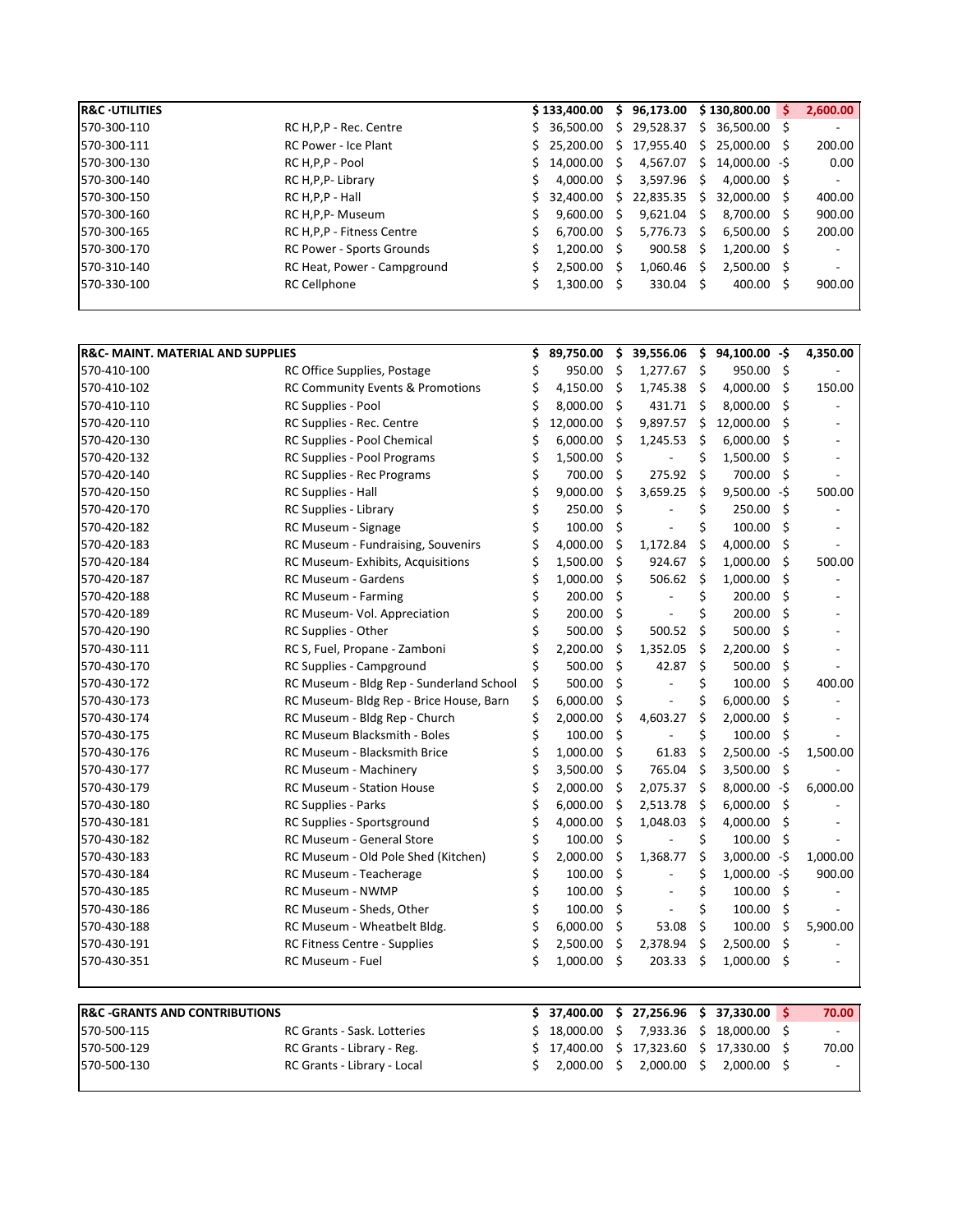| <b>R&amp;C - AMORTIZATION</b> |                                    |    |                          |     | $\overline{\phantom{0}}$ |    |                          |    | $\overline{\phantom{0}}$ |
|-------------------------------|------------------------------------|----|--------------------------|-----|--------------------------|----|--------------------------|----|--------------------------|
| <b>IR&amp;C - INTEREST</b>    |                                    | S. | 33,700.00                | S.  | 33,695.59 \$             |    | ٠                        | Ś. | 33,700.00                |
| 570-700-110                   | R&C - Interest                     |    | \$33,700.00              | S.  | 33,695.59                | -S | ۰                        |    | 33,700.00                |
|                               |                                    |    |                          |     |                          |    |                          |    |                          |
| <b>R&amp;C - CAPITAL</b>      |                                    |    | \$408,000.00             | S.  | 50,034.12                | \$ | 20,200.00                |    | \$387,800.00             |
| 570-600-111                   | <b>RC Capital - Sports Grounds</b> | Ś. | 10,000.00                | - S |                          |    | ۰                        |    | 10,000.00                |
| 570-600-122                   | RC Capital - Parks and Playgrounds | Ś. | $6.000.00$ \$            |     | $\overline{\phantom{a}}$ |    | ۰                        | S  | 6,000.00                 |
| 570-600-123                   | RC Capital - Rec. Centre           |    | \$372,000.00             | S.  | 19,669.36                | S. | 13.200.00                |    | \$358,800.00             |
| 570-600-124                   | <b>RC Capital - Hall</b>           |    |                          |     |                          |    |                          |    |                          |
| 570-600-127                   | RC Capital - Pool                  |    | \$20,000.00              | - S | $\overline{\phantom{0}}$ |    | $\overline{\phantom{a}}$ | S  | 20,000.00                |
| 570-600-132                   | RC Capital - Other                 |    | $\overline{\phantom{a}}$ | Ś.  | 30.364.76                |    | 7.000.00                 | -Ś | 7,000.00                 |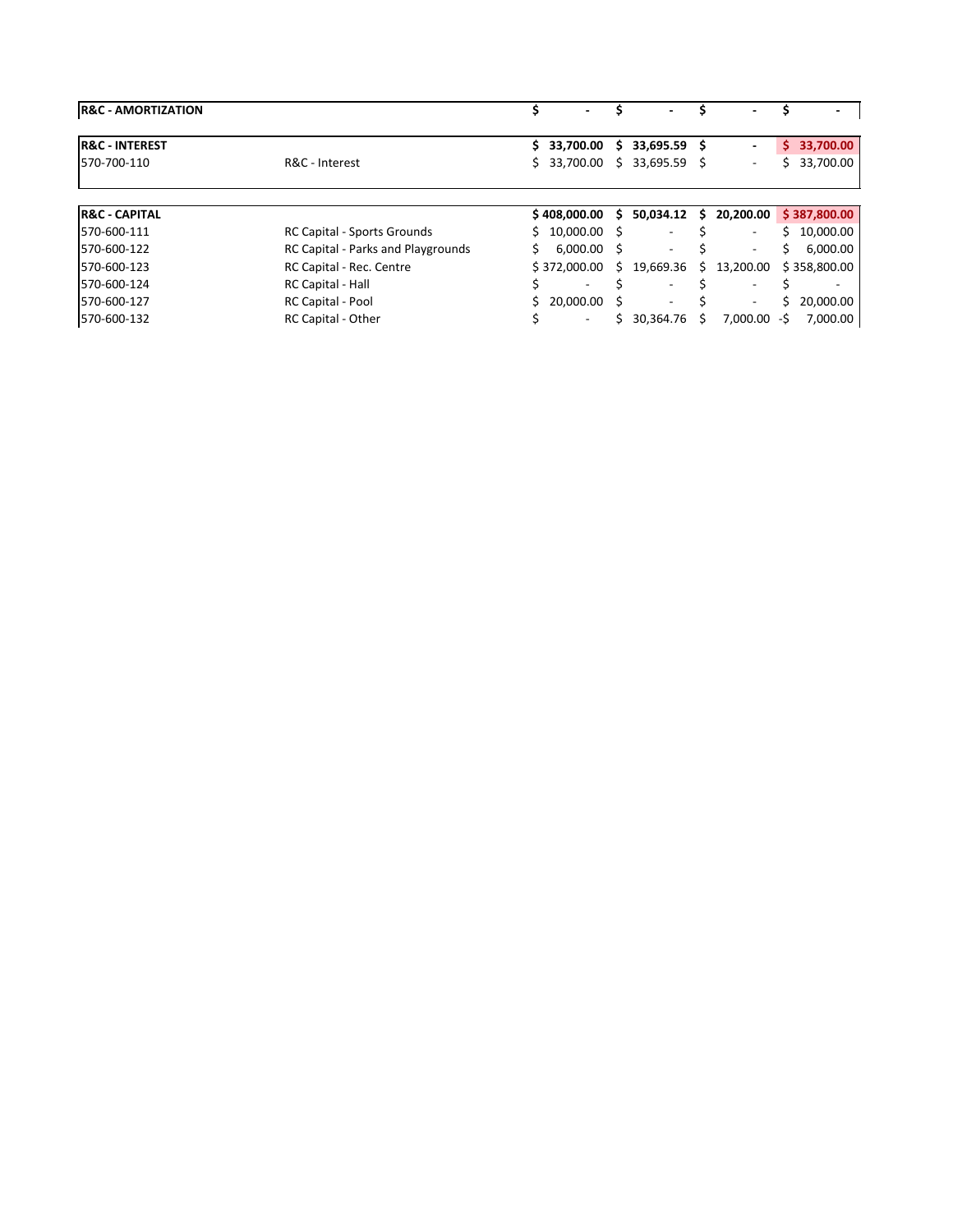| <b>Account Number</b>      | <b>Account Name</b>                                      |          | <b>Total Budget</b>                  |               | <b>PY Actual</b> |           | <b>PY Budget</b>                     |                     | <b>Increase</b><br>(Decrease) in<br><b>Budget</b> |
|----------------------------|----------------------------------------------------------|----------|--------------------------------------|---------------|------------------|-----------|--------------------------------------|---------------------|---------------------------------------------------|
|                            | UTILITIES EXPENSE DETAIL SUMMARY                         |          |                                      |               |                  |           |                                      |                     |                                                   |
| UT-WATER-WAGES & BENEFITS  |                                                          |          | \$189,374.94                         |               | \$177,678.85     |           | \$174,890.00                         |                     | \$14,484.94                                       |
| 580-110-110                | <b>UW Salaries</b>                                       | Ś        | 159,078.28                           |               | \$61,331.40      | \$        | 57,495.00                            |                     | \$101,583.28                                      |
| 580-120-110                | <b>UW Benefits</b>                                       | Ś        | 30,296.67                            |               | \$13,537.62      | \$        | 10,955.00                            | \$.                 | 19,341.67                                         |
|                            |                                                          |          |                                      |               |                  |           |                                      |                     |                                                   |
|                            | UT- WATER- PROF/CONTRACT SERVICES                        | \$       | 117,900.00                           | \$            | 64,409.20        | \$        | 86,600.00                            | \$                  | 31,300.00                                         |
| 580-210-100                | UW Advertising, Printing                                 | \$       | 500.00                               | \$            | 732.78           | \$        | 500.00                               | \$                  |                                                   |
| 580-230-100                | <b>UW Staff Travel, Training</b>                         | \$       | 10,500.00                            | \$            | 4,921.38         | \$,       | 6,000.00                             | $\ddot{\bm{\zeta}}$ | 4,500.00                                          |
| 580-240-100                | UW Insurance                                             | \$       | 8,700.00                             | \$            | 8,607.76         | \$        | 8,700.00                             | \$                  |                                                   |
| 580-250-100                | UW Memberships, Sub.                                     | \$       | 1,200.00                             | \$            | 650.00           | \$        | 1,200.00                             | \$                  |                                                   |
| 580-285-100                | UW Building, Equip Repair                                | \$       | 4,000.00                             | \$            | 1,468.82         | \$        | 2,000.00                             | \$                  | 2,000.00                                          |
| 580-285-121                | UW Repair - Wells                                        | \$       | 2,700.00                             | \$            | 939.22           | \$        | 2,000.00                             | \$                  | 700.00                                            |
| 580-285-125                | <b>UW Repair</b>                                         | \$       | 2,500.00                             | \$            |                  | \$        | 2,500.00                             | \$                  |                                                   |
| 580-285-134                | UW Repair - Water Tower                                  | \$       | 2,300.00                             | \$            | 583.00           | \$        | 1,500.00                             | \$                  | 800.00                                            |
| 580-285-140                | UW Repair - WTP                                          | \$       | 18,600.00                            | \$            | 13,663.92        | \$        | 9,000.00                             | \$                  | 9,600.00                                          |
| 580-285-145                | UW Repair - Fire Hydrants                                | \$       | 18,000.00                            | \$            | 10,785.44        | \$        | 10,000.00                            | \$                  | 8,000.00                                          |
| 580-285-150                | <b>UW Repair - Water Lines</b>                           | \$       | 25,000.00                            | \$            | 3,749.75         | \$        | 20,000.00                            | \$                  | 5,000.00                                          |
| 580-285-155                | <b>UW Repair - Curb-Stops</b>                            | \$       | 9,000.00                             | \$            | 5,660.66         | \$        | 9,000.00                             | \$                  |                                                   |
| 580-290-100                | <b>UW Water Testing</b>                                  | \$       | 4,200.00                             | \$            | 3,965.16         | Ş         | 3,500.00                             | $\ddot{\bm{\zeta}}$ | 700.00                                            |
| 580-295-110                | <b>UW Connection Costs</b>                               | \$<br>\$ | 2,000.00                             | \$            | 73.55            | \$        | 2,000.00                             | \$                  |                                                   |
| 580-240-100                | UW Insurance                                             |          | 8,700.00                             | \$            | 8,607.76         | \$        | 8,700.00                             | \$                  |                                                   |
| UT - WATER - UTILITY       |                                                          | \$       | 57,700.00                            | \$.           | 50,502.35        | \$        | 54,000.00 \$                         |                     | 3,700.00                                          |
| 580-300-110                | UW Heat, Power, Phone                                    | \$       | 57,700.00                            | \$            | 50,502.35        | S         | 54,000.00                            | S                   | 3,700.00                                          |
|                            |                                                          |          |                                      |               |                  |           |                                      |                     |                                                   |
|                            | UT- WATER- MAINT. MAT. AND SUPPLIES                      | \$       | 90,400.00                            | \$            | 54,125.53        | Ş         | 64,600.00                            | \$                  | 25,800.00                                         |
| 580-410-100                | UW Off Supp, Pstg., Freight                              | Ş        | 4,500.00                             | \$            | 4,460.99         | \$        | 4,500.00                             | Ş                   |                                                   |
| 580-430-100                | UW Materials, Supplies                                   | \$       | 4,000.00                             | \$            | 3,892.28         |           | 4,000.00                             | Ś                   |                                                   |
| 580-430-121                | UW Supplies - Wells                                      | \$       | 4,500.00                             | \$            | $200.00$ \$      |           | 4,500.00 \$                          |                     |                                                   |
| 580-430-124                | UW Supplies - Water Tower                                | \$       | 700.00                               | \$            |                  | \$        | 700.00 \$                            |                     |                                                   |
| 580-430-130<br>580-430-140 | UW Supplies - WTP                                        | \$       | 6,000.00                             | \$            | $5,216.38$ \$    |           | 6,000.00                             | - S                 |                                                   |
| 580-430-150                | UW Supplies - Water Lines                                | \$       | 10,000.00<br>30,000.00               |               | \$1,899.17       | -\$       | 10,000.00<br>$7,000.00$ \$           | - \$                |                                                   |
| 580-430-155                | UW Supplies - Fire Hydrants<br><b>UW Safety Supplies</b> |          |                                      | \$<br>\$      | 8,665.36         | S         |                                      |                     | 23,000.00                                         |
| 580-440-115                | <b>UW Water Meters</b>                                   | \$<br>\$ | $\overline{\phantom{a}}$<br>7,000.00 | \$            | 7,256.59         | \$        | $\overline{\phantom{a}}$<br>7,000.00 | \$                  |                                                   |
| 580-450-100                | <b>UW Chemicals</b>                                      |          |                                      | $\frac{1}{2}$ | 22,534.76        | \$        |                                      | \$                  |                                                   |
| 580-800-110                | UW Allow for Uncollectible Acts.                         | \$<br>\$ | 22,800.00<br>900.00                  |               |                  | -\$<br>\$ | 20,000.00 \$<br>900.00               | -S                  | 2,800.00                                          |
|                            |                                                          |          |                                      | \$            |                  |           |                                      |                     |                                                   |
| UT - WATER - AMORTIZATION  |                                                          | \$       |                                      | \$            |                  | \$        |                                      | \$                  |                                                   |
|                            |                                                          |          |                                      |               |                  |           |                                      |                     |                                                   |
| UT-WATER - INTEREST        |                                                          | \$       |                                      | \$            |                  | \$        |                                      | \$                  |                                                   |